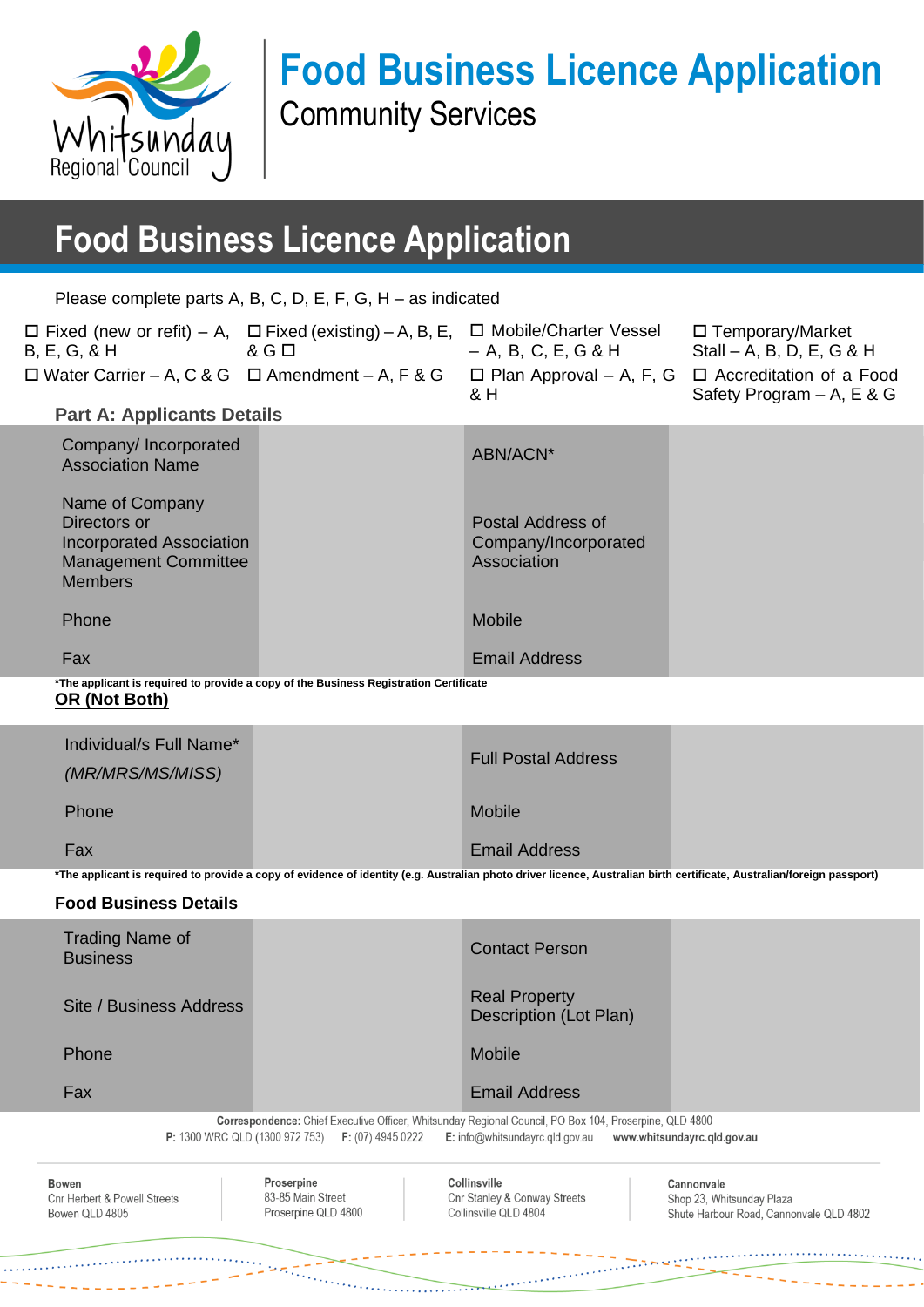| <b>Description of Food Business</b><br>Please indicate uses that apply:<br>$\square$ Bakery<br>□ Charter Vessel<br>$\Box$ Fruit Stall<br>□ Mobile Food Vehicle<br>$\square$ Packer                                                                                                                                                            | $\square$ Bars<br>□ School/Nursery/Childcare<br>Centre<br>□ Home Based Business<br>$\Box$ Motel/Hotel<br>$\Box$ Off site Catering | □ Delicatessen                                                 | $\Box$ Bed and Breakfast<br>$\Box$ Manufacturer<br>□ Nursing Home/Private Hospital<br>$\square$ On site Catering<br>□ Water Carrier |
|-----------------------------------------------------------------------------------------------------------------------------------------------------------------------------------------------------------------------------------------------------------------------------------------------------------------------------------------------|-----------------------------------------------------------------------------------------------------------------------------------|----------------------------------------------------------------|-------------------------------------------------------------------------------------------------------------------------------------|
| $\Box$ Restaurants<br><b>Water Source</b>                                                                                                                                                                                                                                                                                                     | $\Box$ Takeaway                                                                                                                   |                                                                |                                                                                                                                     |
| $\Box$ Town water supply<br>$\Box$ Rain water tank                                                                                                                                                                                                                                                                                            | $\Box$ Bore water                                                                                                                 | $\Box$ Water will be delivered                                 |                                                                                                                                     |
| Water treatment details: ___________                                                                                                                                                                                                                                                                                                          |                                                                                                                                   |                                                                |                                                                                                                                     |
| (NOTE: If not connected to town water supply, water test results from a NATA Accredited Laboratory need to<br>be provided with your application. Water is required to be tested for the following parameters: E.coli, arsenic,<br>cadmium, chromium, copper, fluoride, lead, manganese, mercury, nickel, nitrate, nitrite, pH and turbidity). |                                                                                                                                   |                                                                |                                                                                                                                     |
| Part B: 'Off-site Catering' / Food Transport Details<br>'Off-site catering' in relation to a food business, mean serving potentially hazardous food at a place<br>other than the principal place of business.                                                                                                                                 |                                                                                                                                   |                                                                |                                                                                                                                     |
| Does the business involve<br>off-site catering?                                                                                                                                                                                                                                                                                               | $\Box$ No                                                                                                                         | $\Box$ Yes (provide details of food transport vehicle/s below) |                                                                                                                                     |
| If yes, how many vehicles do<br>you use?                                                                                                                                                                                                                                                                                                      |                                                                                                                                   |                                                                |                                                                                                                                     |
| <b>Vehicle Make</b>                                                                                                                                                                                                                                                                                                                           |                                                                                                                                   | <b>Vehicle Make</b>                                            |                                                                                                                                     |
| <b>Vehicle Model</b>                                                                                                                                                                                                                                                                                                                          |                                                                                                                                   | <b>Vehicle Model</b>                                           |                                                                                                                                     |
| Registration No.                                                                                                                                                                                                                                                                                                                              |                                                                                                                                   | Registration No.                                               |                                                                                                                                     |
| Part C: Mobile Food Premises (Mobile Food Vehicle / Charter Vessel / Water Carrier)<br>One licence is required for each mobile premises to operate throughout all of Queensland. Prior to<br>operating in other Local Government areas, a licensee must notify each Local Government prior to<br>operating.                                   |                                                                                                                                   |                                                                |                                                                                                                                     |
| <b>Vehicle Description</b><br>(caravan, ice cream van,<br>etc)                                                                                                                                                                                                                                                                                |                                                                                                                                   | <b>Vehicle Make</b>                                            |                                                                                                                                     |

س سر بر دارد.<br>در دارد

State/Territory of **Registration** 

Address Where Vehicle/Vessel will be located

Vehicle Model **Registration No.** 2014

Year of Vehicle/ Vessel Manufacture

. . . . . . . . . . . . .

Page 2 of 11

الماليانية<br>سالمانيا

 $\sim$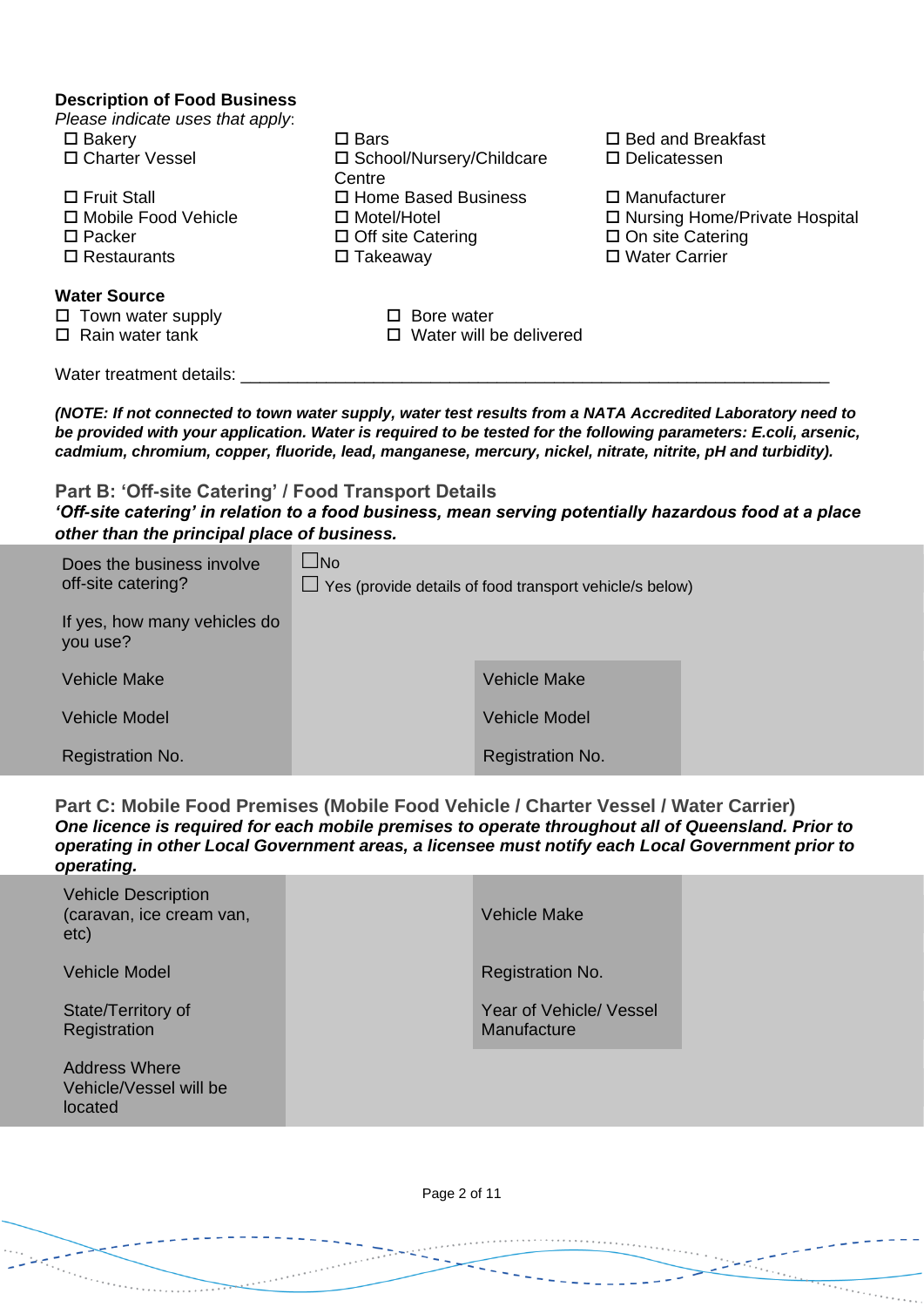| <b>Water Tank Capacity</b>                                                                      |                                                                   | <b>Waste Water Tank</b><br>Capacity (for mobile<br>vehicle                   |                                                                                                                  |
|-------------------------------------------------------------------------------------------------|-------------------------------------------------------------------|------------------------------------------------------------------------------|------------------------------------------------------------------------------------------------------------------|
| <b>Tank Construction Material</b>                                                               |                                                                   | <b>Interior Surface Material</b><br>of Tank (please attach<br>certification) |                                                                                                                  |
| Is a backflow prevention<br>device fitted?                                                      |                                                                   | <b>Type of Delivery Pump</b><br><b>Used</b>                                  |                                                                                                                  |
| Hose Material (please<br>attach certification)                                                  |                                                                   | <b>Water Source</b>                                                          | $\Box$ Town Water<br>$\Box$ Other - $\Box$ Chlorinated<br>$\Box$ Non-Chlorinated<br>Location:                    |
| <b>Locations Expected to</b><br>Operate (mobile food<br>vehicle/ charter vessel)                |                                                                   |                                                                              | For charter vessels will the vessel provide short term (e.g. day trips) or long term (e.g. overnight trips) serv |
| Will any food                                                                                   | $\square$ No                                                      | $\Box$ Yes – if yes please provide details below                             |                                                                                                                  |
| preparation/cooking be<br>occurring at a fixed<br>premises (e.g. home or<br>commercial kitchen) | Address:<br>Licence No:<br>Details of food to be prepared/cooked: | <b>Expiry Date:</b>                                                          | <b>Issuing Council:</b>                                                                                          |
|                                                                                                 | $\square$ No                                                      | $\Box$ Yes – if yes please provide details below                             |                                                                                                                  |
| Will any food be provided<br>by a caterer?                                                      | Address:                                                          |                                                                              |                                                                                                                  |
|                                                                                                 | Licence No:                                                       | <b>Expiry Date:</b>                                                          | <b>Issuing Council:</b>                                                                                          |
|                                                                                                 | Details of food to be prepared/cooked:                            |                                                                              |                                                                                                                  |

### **Part D: Temporary Food Premises / Market Stall**

**The Albert Company** 

| Description of food/s to be<br>prepared/sold at the<br>markets (e.g. lamb rolls<br>cooked and prepared at<br>markets) |                                                                                   |                              |                                                                             |
|-----------------------------------------------------------------------------------------------------------------------|-----------------------------------------------------------------------------------|------------------------------|-----------------------------------------------------------------------------|
| Is this licence for a one-off<br>event only?                                                                          | $\square$ No<br>Event name:<br>Start date:<br>Hours of operation:                 | Event location:<br>End date: | $\Box$ Yes – if yes please provide details below                            |
| Will any food<br>preparation/cooking be<br>occurring at a fixed<br>premises (e.g. home or<br>commercial kitchen)?     | $\square$ No<br>Address:<br>Licence No:<br>Details of food to be prepared/cooked: | <b>Expiry Date:</b>          | $\Box$ Yes – if yes please provide details below<br><b>Issuing Council:</b> |

Page 3 of 11

 $\overline{\cdot}$  .

a a componente de la provincia de la provincia de la provincia de la provincia de la provincia de la provincia<br>La provincia de la provincia de la provincia de la provincia de la provincia de la provincia de la provincia d

 $\overline{\cdots}$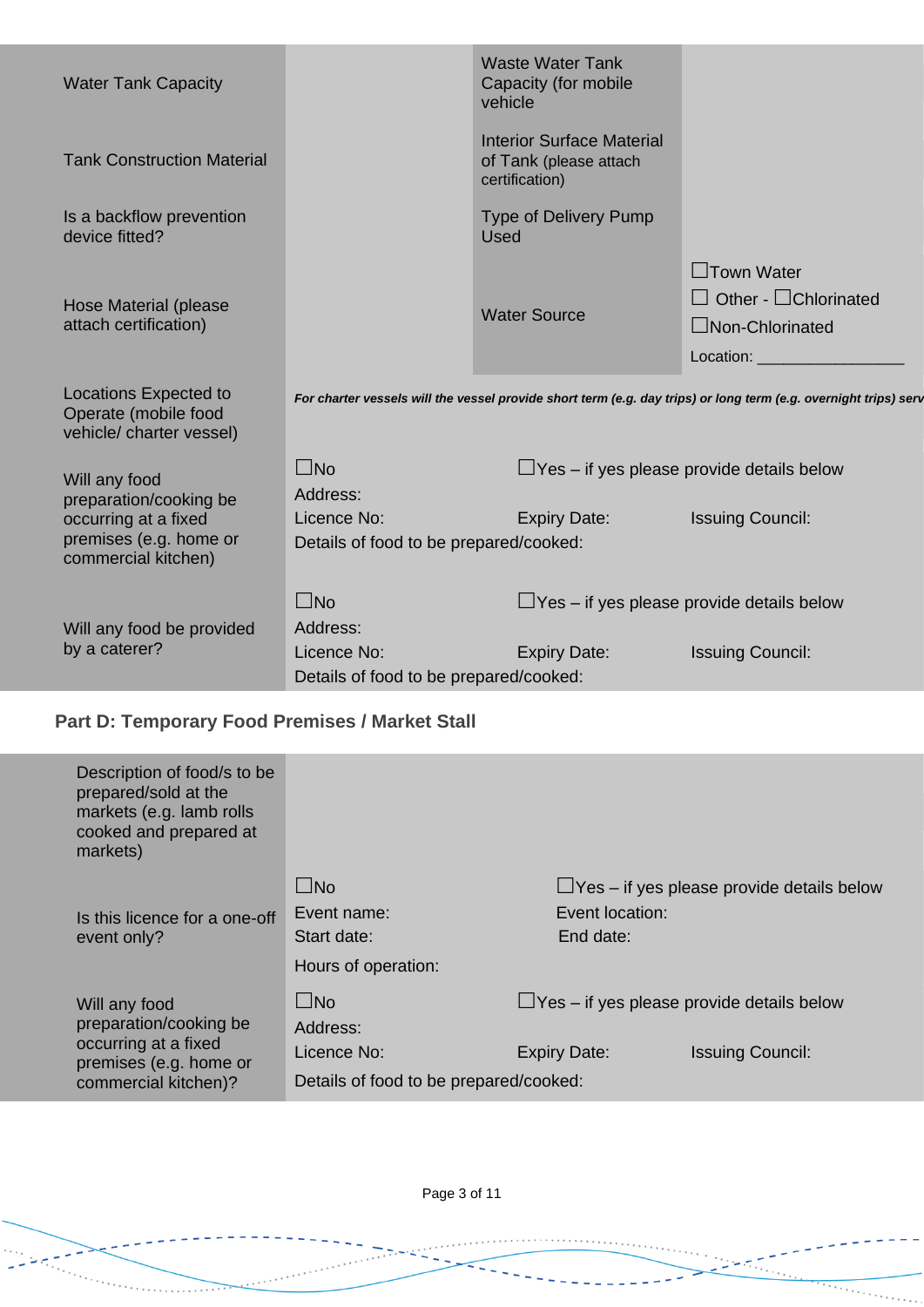#### **Part E: Food Safety Programs**

*Higher risk food businesses are required to have a Food Safety Program. To see if your licensable food business requires a Food Safety Program please refer to Queensland Department of Health website at* <https://www.health.qld.gov.au/public-health/industry-environment/food-safety/programs> *Please select the relevant box that suits your type of Food Business:*

 $\Box$  Offsite Catering  $\Box$  Onsite Catering □ Aged Care Facility □ Child Care Centre

| □ Private Hospital |  |
|--------------------|--|
| $\Box$ Other:      |  |

 $\cdots$ 

 $\mathbb{R}^{n \times n}$ 

 $\overline{\cdots}$ 

*If you have selected any of the above, a Food Safety Program needs to be submitted as part of this application. Please tick below and ensure additional fee is included*.

Food Safety Program Attached with Approved Auditors Written Advice

**Part F: Amendment of Existing Licence** 

#### **Details of Amendment Requested**

#### **Part G: Suitability of Person to Hold a Licence**

Have any of the applicants been convicted (other than a spent conviction) for a breach of any food legislation<sup>1</sup>? □ Yes<sup>\*</sup> □ No

Have any of the applicants previously held a licence that had been suspended or cancelled under any food legislation<sup>1</sup>? □ Yes<sup>\*</sup> □ No

Have any of the applicants ever been refused a licence under any food legislation<sup>1</sup>?  $\Box$  Yes\*  $\Box$  No

**\*Provide details and circumstances for all applicants (including applicants, directors, or management committee members) <sup>1</sup>Any food legislation refers to the Food Act 2006, the Food Act 1981 or a corresponding law.**

#### **Adequate Skills and Knowledge**

 $\frac{1}{2}$ 

Please provide details of the applicant's ability to sell safe and suitable food. This may include past experience in the food industry or qualifications etc.

Page 4 of 11

 $\sqrt{2\pi}$ 

د د د د د د د د د بينهايي بيا بينهايي<br>سيسيا بيا بيا بيا بيا بيا بينهايي

فتنبي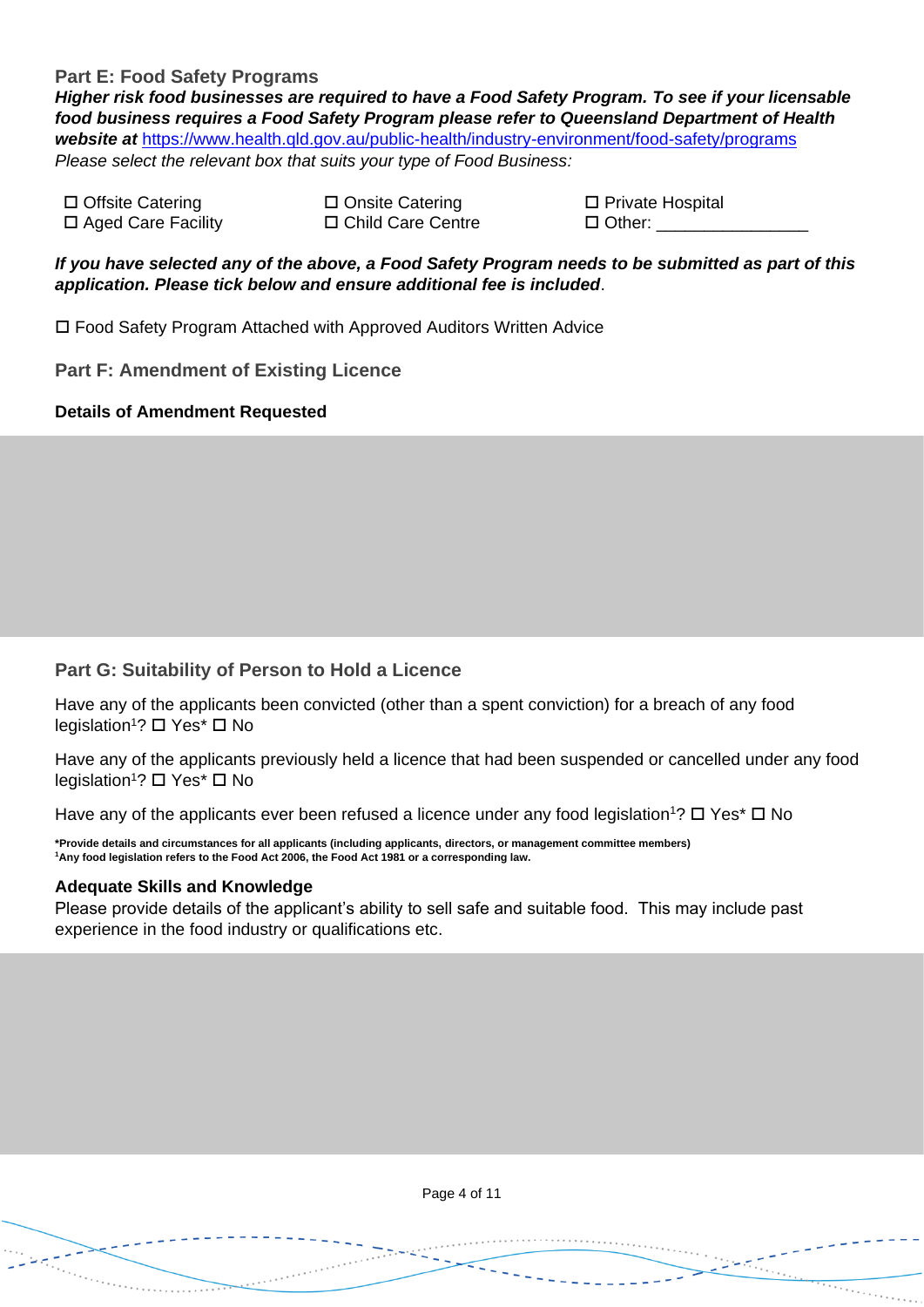#### **Food Safety Supervisor**

All licensable food businesses are required to have a Food Safety Supervisor that is reasonably available to the Food business at all times. Food Safety Supervisors must hold competencies relevant to the industry in which they are working.

A copy of the Statement of Attainment/Certificate of Completion from a Registered Training Organisation must be provided within 30 days of your licence being issued.

#### **Food safety supervisors' details**

| Name                                 |                |  |
|--------------------------------------|----------------|--|
| <b>Business Hours Contact</b><br>No. | <b>Address</b> |  |

**Part H: Plan Approval**

*To ensure the design of the premises complies with the Food Standards Code – Standard 3.2.3 Food Premises and Equipment, a plan approval assessment must be completed by an Environmental Health Officer. Plans must be approved prior to construction or fit-out of a premises.* 

*Please refer to the Design and Fit Out Guide to ensure compliance with the Food Standards and Food Act 2006.*

*An application for a new food premises or alteration to an existing food premises (e.g. construction or refit) must be accompanied by the following information:*

**Total Floor Area\*:** \_\_\_\_\_\_\_\_\_\_\_\_\_ m²

*\*Definition of floor area: Floor areas mentioned are the gross floor area associated with the premises used for manufacturing, preparing, handling, storage and the sale of food as well as toilets and refuse areas. It does not include car parks, dining areas or areas required for the storage and sale of retail pre-packaged foods (e.g. grocery section of a supermarket).*

| $\Box$ Site Plan (scale of 1:100) | $\Box$ Floor plans (scale of 1:50)                                                        | □ Elevations of each room<br>(scale of 1:50)         |
|-----------------------------------|-------------------------------------------------------------------------------------------|------------------------------------------------------|
| 1:50                              | $\Box$ Hydraulic Plans (scale of $\Box$ Process flow diagram (scale $\Box$<br>of $1:50$ ) | Mechanical<br>exhaust<br>ventilation (scale of 1:50) |

**Walls** (page 16 – 18 of Design and Fit Out Guide)

| Location (including height from<br>floor) | <b>Fit Out Material</b> | Indication on Plans? |
|-------------------------------------------|-------------------------|----------------------|
|-------------------------------------------|-------------------------|----------------------|

Page 5 of 11

 $\cdots$  .

e e construcción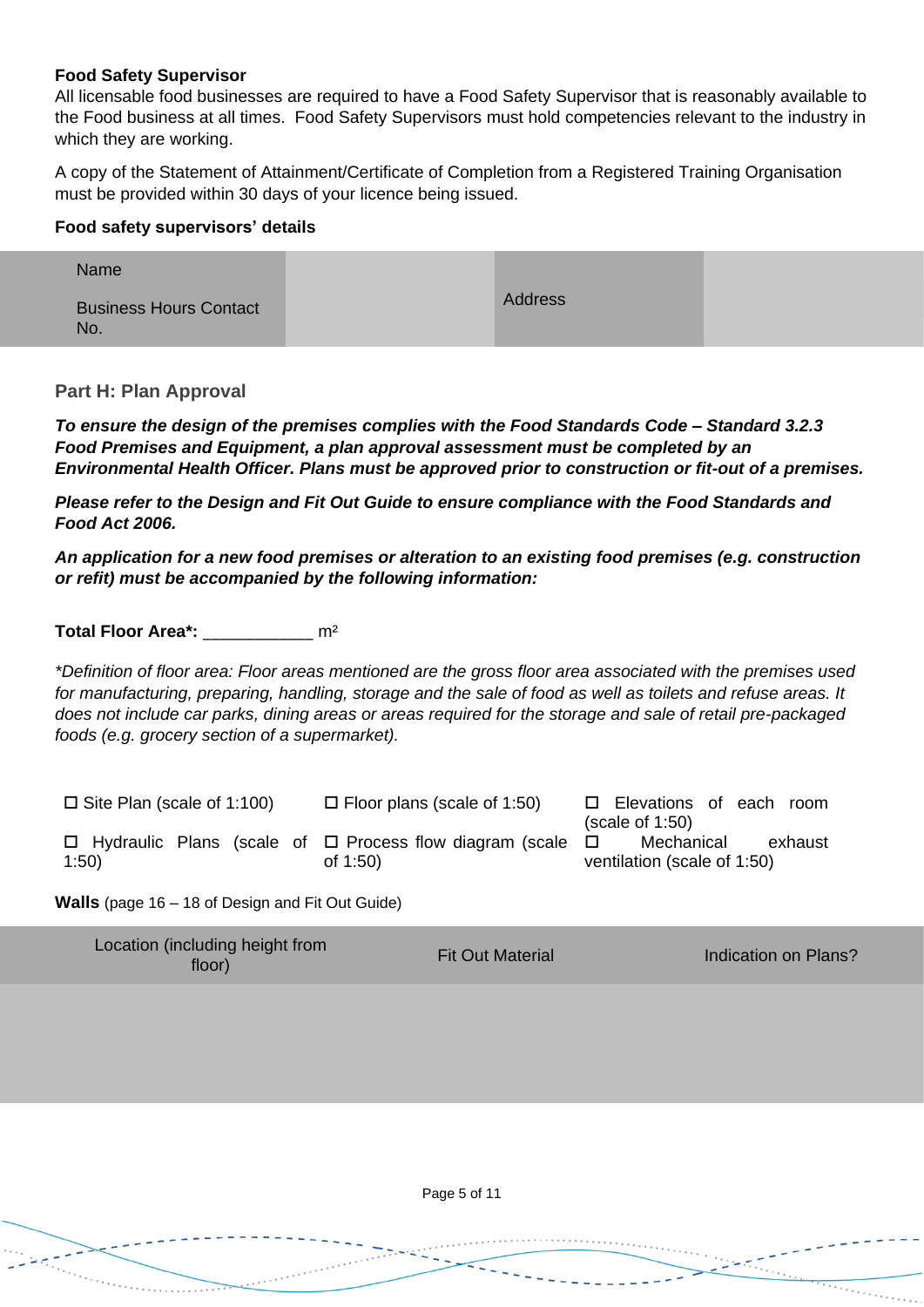| Location (including height from<br>floor) | <b>Fit Out Material</b>        | Indication on Plans? |
|-------------------------------------------|--------------------------------|----------------------|
| e.g. Wash up area                         | Ceramic tiles with epoxy grout |                      |

**Coving** (NOTE: featheredge skirting or aluminium coving is NOT compliant) – page 14 – 15 of Design and Fit Out Guide)

| Location (including height from<br>floor) | <b>Fit Out Material</b>              | Indication on Plans? |
|-------------------------------------------|--------------------------------------|----------------------|
| e.g. Food preparation area                | Ceramic tile coving with epoxy grout |                      |

#### **Ceilings** (page 17 – 19 of Design and Fit Out Guide)

| Location            | <b>Fit Out Material</b>                 | Indication on Plans? |
|---------------------|-----------------------------------------|----------------------|
| e.g. Entire kitchen | Plasterboard ceiling, white, high gloss |                      |

#### **Cooking Equipment**

 $\sim$   $\sim$   $\sim$ 

| <b>Appliance Description</b> | Total Maximum Power Input (kW) /<br>Total Gas Input (MJ/h) | <b>Under Exhaust Canopy?</b> |
|------------------------------|------------------------------------------------------------|------------------------------|
|                              |                                                            | Yes / No                     |
|                              |                                                            | Yes / No                     |
|                              |                                                            | Yes / No                     |
|                              |                                                            | Yes / No                     |
|                              |                                                            | Yes / No                     |

Page 6 of 11

 $\overline{\cdots}$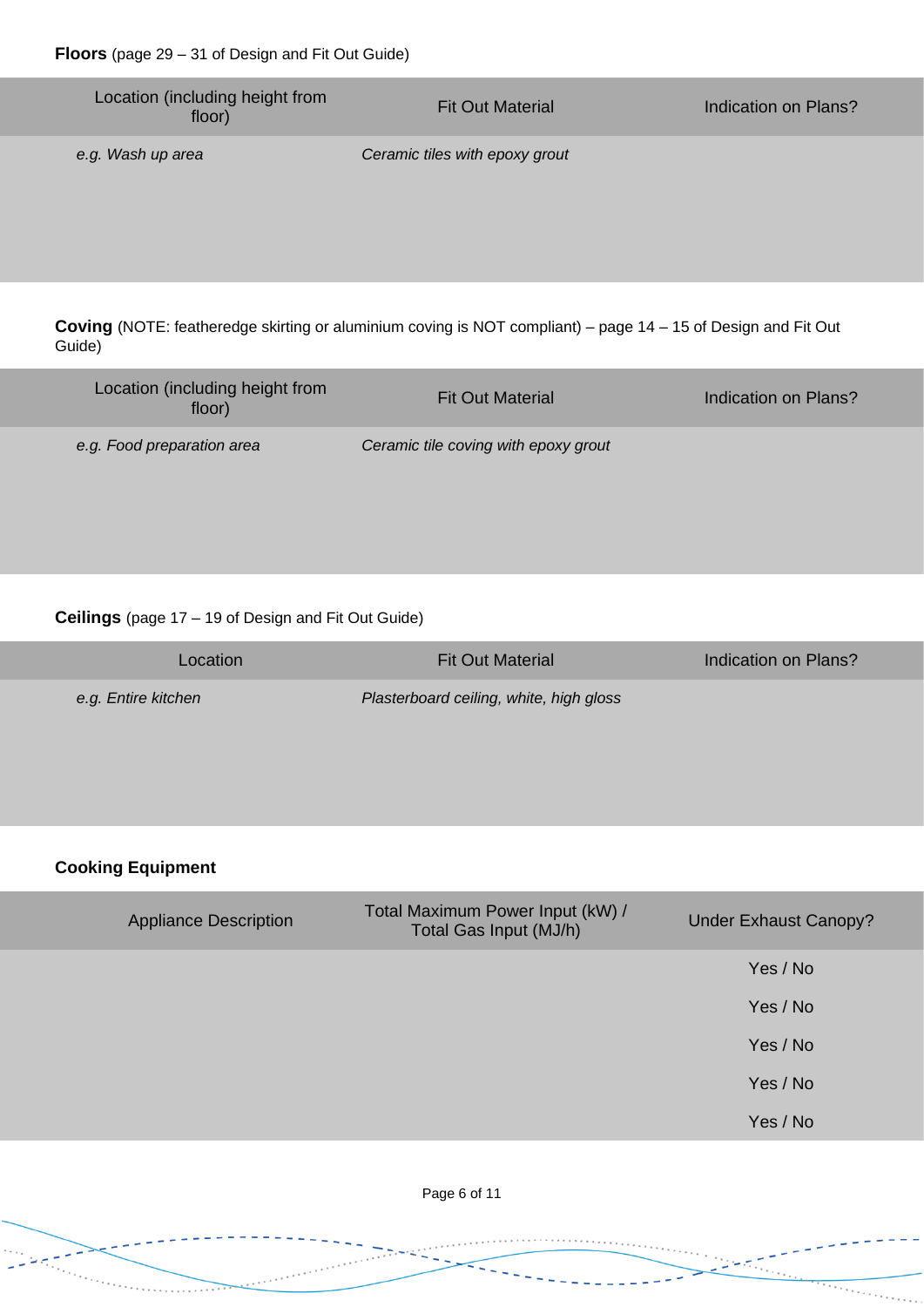| Location                       | <b>Fit Out Material</b>                                        | Indication on Plans? | Provision of Form 15 |
|--------------------------------|----------------------------------------------------------------|----------------------|----------------------|
| e.g. Over cooking<br>equipment | Must meet the requirements<br>of Australian Standard<br>1668.2 |                      |                      |

#### **Washing Facilities** (page 29 – 31 of Design and Fit Out Guide)

| Details of Sink and Fixtures                                                                                                                          | Indicated on Plans?                     | Dishwasher<br>Total Maximum Power Input (kW)<br>or Total Gas Input (MJ/h)                          |
|-------------------------------------------------------------------------------------------------------------------------------------------------------|-----------------------------------------|----------------------------------------------------------------------------------------------------|
| e.g. Design, capacity and location of<br>sinks, dishwashers etc. This includes<br>hand washing, food preparation and<br>washing/sanitising facilities | Plasterboard ceiling, white, high gloss | Note: for commercial dishwashers please<br>check the requirements of Australian<br>Standard 1668.2 |

#### **Storage Facilities – Food** (page 24 – 27 of Deign and Fit Out Guide)

Location **Fit Out Material** Indication on Plans?

*Note: this includes food display e.g. cold display – front of kitchen* 

#### **Storage Facilities – Equipment, Chemicals and Personal Items** (page 39 of Design and Fit Out Guide)

تسبب ساساس<br>پایانها

Location **Fit Out Material** Indication on Plans?

 $\overline{\cdots}$ 

Page 7 of 11

 $\overline{\phantom{a}}$ 

. . . . . . . . . . . . .

بالمعاني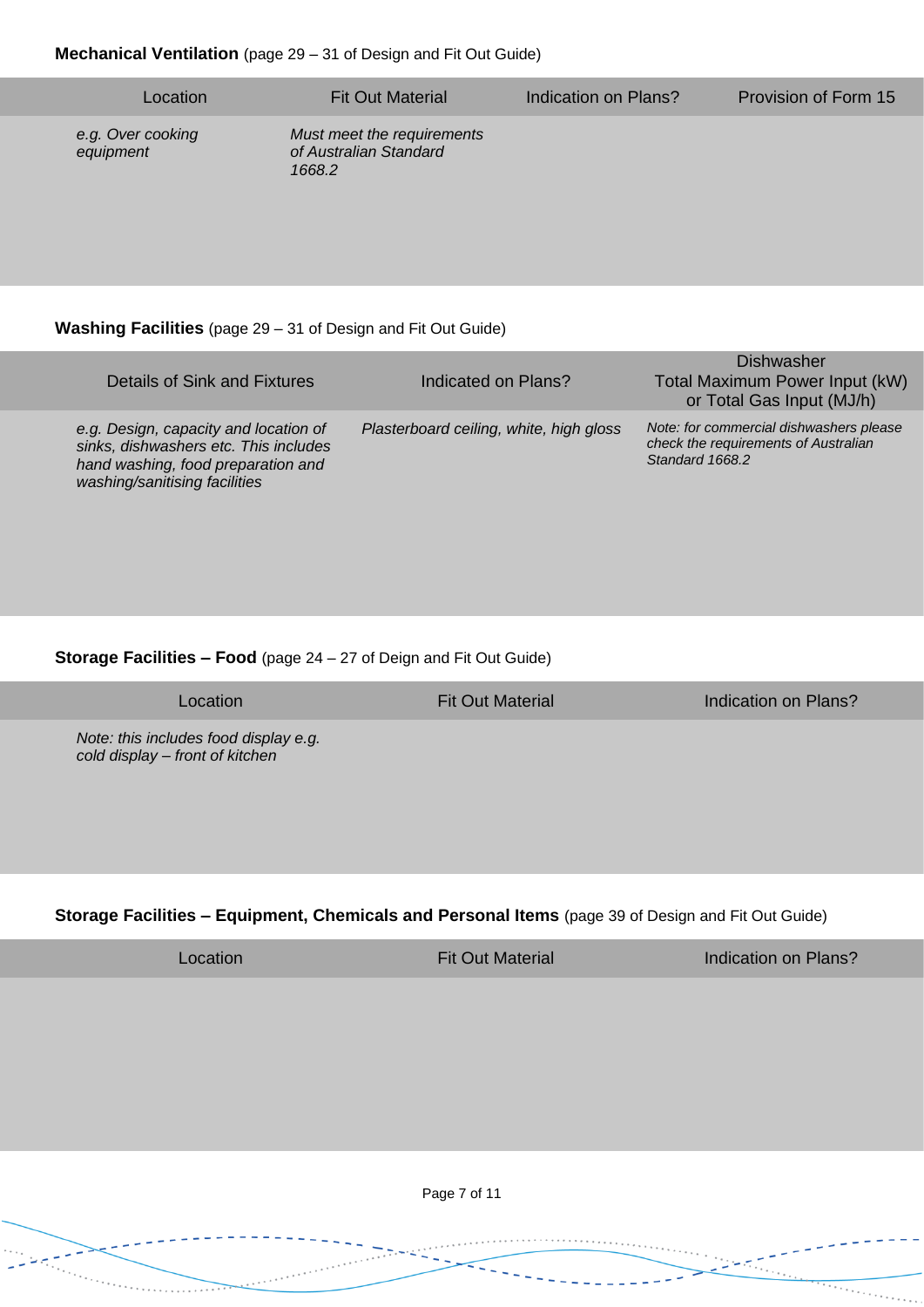**Sewerage and Waste Water** (page 36 of Design and Fit Out Guide – please also consult with Council's Trade Waste Officer and Plumbing Officer)

| Location                                                    | <b>Approved Connection</b> | Indication on Plans? |
|-------------------------------------------------------------|----------------------------|----------------------|
| e.g. Drainage points, incl grease trap<br>size and location |                            |                      |
|                                                             |                            |                      |

#### **Garbage and Waste Storage** (page 37 – 38 of Design and Fit Out Guide)

| <b>Type of Bins</b>             | Location | Indication on Plans? |
|---------------------------------|----------|----------------------|
| e.g. Bulk skip bin/ wheelie bin |          |                      |

#### **Pest Control Measures**

| Location             | Frequency | Contractor        |
|----------------------|-----------|-------------------|
| e.g. Entire premises | Quarterly | Contractor or DIY |

#### **Additional Information**

*e.g. Provide details of refit* 

Page 8 of 11

<u> Territoria de la pro</u>

- Leopold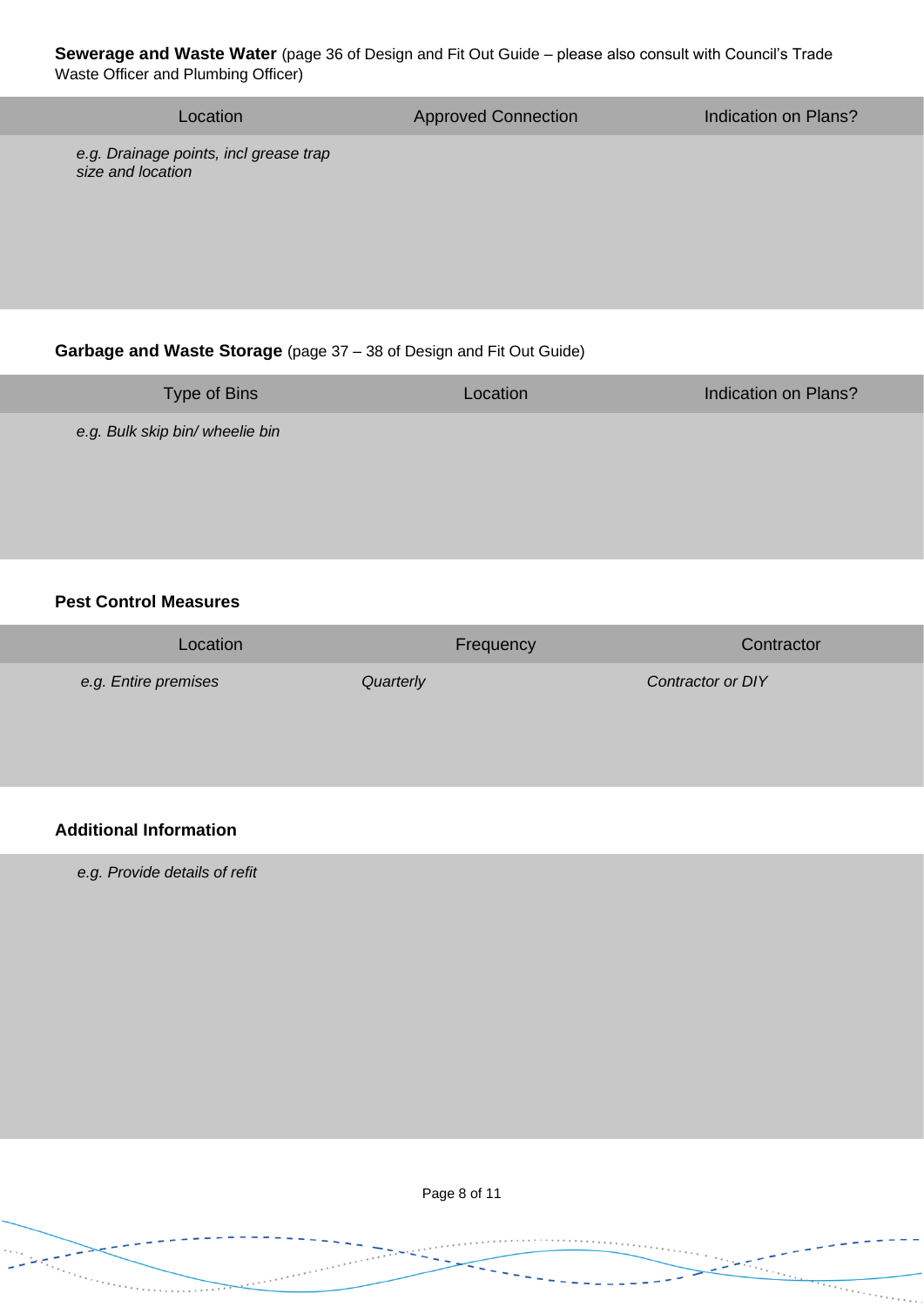#### **Applicant Declaration**

| Name of Individual/<br>Company/Incorporated<br>Association | Name and Position of<br>Signatory (if applicant is a<br>company or incorporated<br>association) |  |
|------------------------------------------------------------|-------------------------------------------------------------------------------------------------|--|
| Signature                                                  | Date                                                                                            |  |

I/We, the applicant, sincerely declare that the above information is correct in all respects, at the time of lodgement of this application with the Whitsunday Regional Council.

I/We shall advise the Whitsunday Regional Council in writing prior to any such change being implemented if any of the details given in relation to this application be changed in the future.

I/We understand that information supplied on or with this application form may be disclosed publicly in accordance with the Right to Information Act 2009 and the Evidence Act 1977.

I/We hereby make application for a food business licence under the *Food Act 2006* as set out in this form.

*See next page for Fees and Charges*

تسبب  Page 9 of 11

 $\cdots$  .

 $\frac{1}{2}$  ,  $\frac{1}{2}$  ,  $\frac{1}{2}$  ,  $\frac{1}{2}$  ,  $\frac{1}{2}$  ,  $\frac{1}{2}$  ,  $\frac{1}{2}$ 

 $\frac{1}{\sqrt{1+\frac{1}{2}+\frac{1}{2}+\frac{1}{2}+\frac{1}{2}+\frac{1}{2}+\frac{1}{2}+\frac{1}{2}+\frac{1}{2}+\frac{1}{2}+\frac{1}{2}+\frac{1}{2}+\frac{1}{2}+\frac{1}{2}+\frac{1}{2}+\frac{1}{2}+\frac{1}{2}+\frac{1}{2}+\frac{1}{2}+\frac{1}{2}+\frac{1}{2}+\frac{1}{2}+\frac{1}{2}+\frac{1}{2}+\frac{1}{2}+\frac{1}{2}+\frac{1}{2}+\frac{1}{2}+\frac{1}{2}+\frac{1}{2}+\frac{1}{2}+\$ 

المسين<br>حراسية المسير

لتنبيل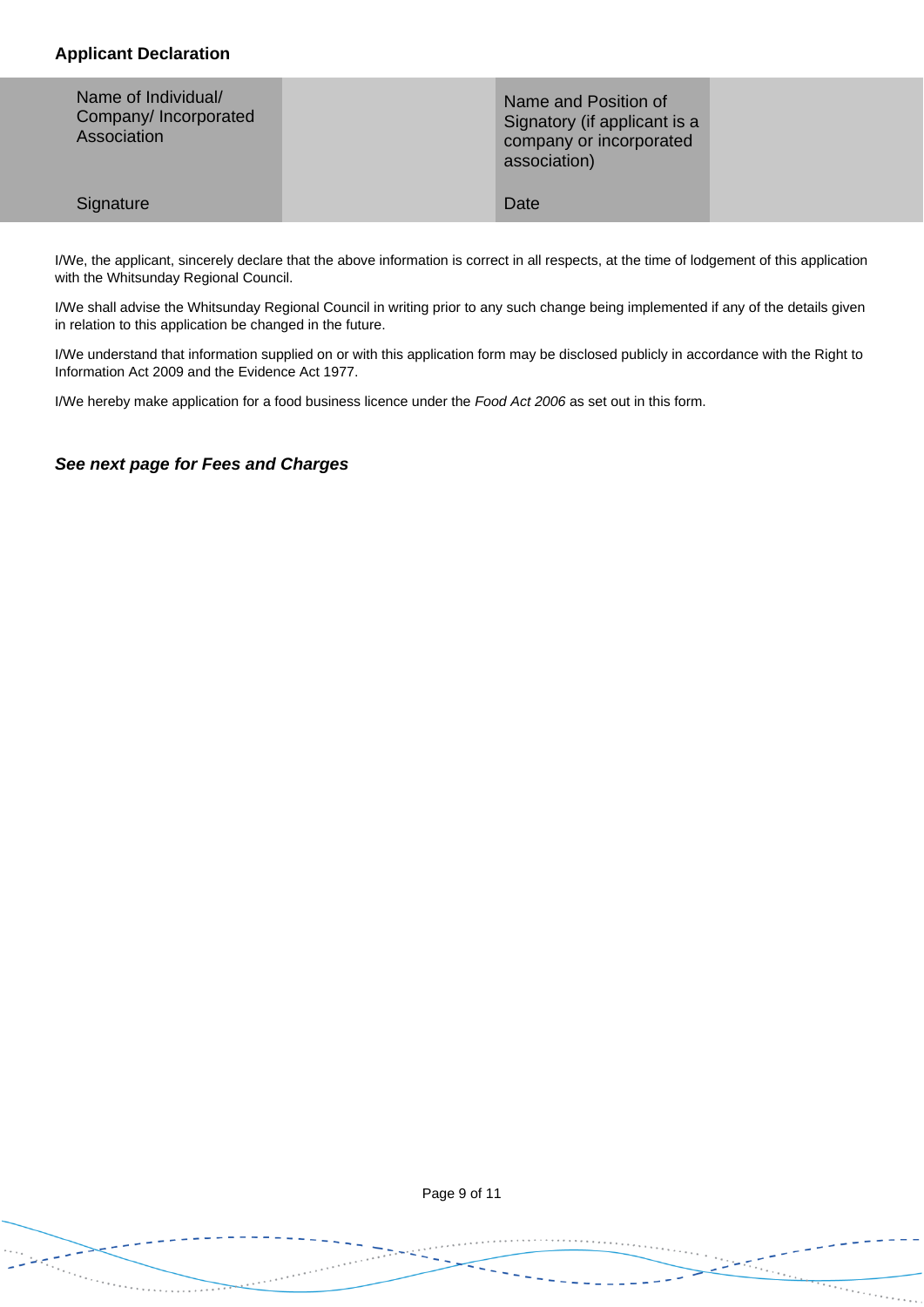

## **Attachment 1 – Food Licence Fees and Other Charges 2021/2022**

| Cat          | <b>Licence Category</b>                                                                                                                                                                                                                                                                                                                                                                             | <b>Fee Due</b> | Food Act 2006<br>reference | <b>Licence</b><br><b>Period</b> |
|--------------|-----------------------------------------------------------------------------------------------------------------------------------------------------------------------------------------------------------------------------------------------------------------------------------------------------------------------------------------------------------------------------------------------------|----------------|----------------------------|---------------------------------|
|              |                                                                                                                                                                                                                                                                                                                                                                                                     |                |                            |                                 |
| 1            | High Risk Food Businesses - Restaurants, Takeaway,<br>Café Hotels/taverns, Supermarkets with more than 3 sub units or<br>more includes (bakery, delicatessen, fruit and veg, seafood etc),<br>Manufacturer, Off site Caterers, Onsite Caterers, Child Care<br>Centre's serving potentially hazardous foods, Nursing Homes<br>and Food Businesses carried on as operations of a Private<br>Hospital. | \$536.00       | <b>Section 31 (1)</b>      | 1 year                          |
|              |                                                                                                                                                                                                                                                                                                                                                                                                     |                |                            |                                 |
| $\mathbf{2}$ | Medium Risk Food Businesses - Bakery, Delicatessen,<br>Supermarkets with 2-3 subunits (bakery, delicatessen; fruit and<br>veg, seafood).                                                                                                                                                                                                                                                            | \$436.00       | <b>Section 31 (1)</b>      | 1 year                          |
|              |                                                                                                                                                                                                                                                                                                                                                                                                     |                |                            |                                 |
| 3            | Low Risk Food Businesses - Home based businesses, food<br>stores with minimal unpackaged food, bed and breakfast, fruit<br>stall (with preparation), Supermarkets with one subunit and child<br>care centre with minimal food preparation                                                                                                                                                           | \$296.00       | <b>Section 31 (1)</b>      | 1 year                          |
|              |                                                                                                                                                                                                                                                                                                                                                                                                     |                |                            |                                 |
| 4            | <b>Mobile Food Vehicle</b>                                                                                                                                                                                                                                                                                                                                                                          | \$296.00       | <b>Section 31 (1)</b>      | 1 year                          |
| 4            | <b>Water Carrier (2 year licence)</b>                                                                                                                                                                                                                                                                                                                                                               | \$296.00       | <b>Section 31 (1)</b>      | 2 year                          |
|              |                                                                                                                                                                                                                                                                                                                                                                                                     |                |                            |                                 |
| 5            | Market stalls and Bars with minimal food preparation                                                                                                                                                                                                                                                                                                                                                | \$188.00       | <b>Section 31 (1)</b>      | 1 year                          |
|              |                                                                                                                                                                                                                                                                                                                                                                                                     |                |                            |                                 |
| 6            | Vessel Licence (2 year licence)                                                                                                                                                                                                                                                                                                                                                                     | \$296.00       | <b>Section 31 (1)</b>      | 2 year                          |
|              | <b>Vessel Licence with Approved Partner (2 year licence)</b>                                                                                                                                                                                                                                                                                                                                        | \$221.00       | <b>Section 31 (1)</b>      | 2 year                          |
|              |                                                                                                                                                                                                                                                                                                                                                                                                     |                |                            |                                 |
| N/A          | Licence for one only activity related to Flea Market Stall and<br>other functions (FOOD ONLY) - Does not include inspection.<br>Where inspection required operators may be charged at<br>\$90/hour or part thereof                                                                                                                                                                                  | \$73.00        | <b>Section 31 (1)</b>      | 1 day                           |

#### **OTHER CHARGES**

| N/A | <b>Plan Approval (New or Alterations)</b><br>Floor area small 0-100m <sup>2</sup> (includes 1 RFI)<br>Floor area medium 101-300m <sup>2</sup> (includes 1 RFI)<br>Floor area large > 300m <sup>2</sup> (includes 1 RFI)<br><b>Home Based Business</b><br>For an application in which 1 RFI has been issued,<br>then each further RFI | \$254,00<br>\$315.00<br>\$377.00<br>\$166.00<br>\$62 | <b>Section 31 (1)</b> | n/a |
|-----|--------------------------------------------------------------------------------------------------------------------------------------------------------------------------------------------------------------------------------------------------------------------------------------------------------------------------------------|------------------------------------------------------|-----------------------|-----|
|     |                                                                                                                                                                                                                                                                                                                                      |                                                      |                       |     |
| N/A | <b>Application for Accreditation of a Food Safety</b><br><b>Program</b>                                                                                                                                                                                                                                                              | \$347.00                                             | <b>Section 31 (1)</b> | n/a |
|     |                                                                                                                                                                                                                                                                                                                                      |                                                      |                       |     |
| N/A | <b>Administrative Amendment of Licence</b>                                                                                                                                                                                                                                                                                           | \$61.00                                              | <b>Section 31 (1)</b> | n/a |
|     |                                                                                                                                                                                                                                                                                                                                      |                                                      |                       |     |

Page 10 of 11

<u>errenan</u>

 $\overline{\phantom{a}}$